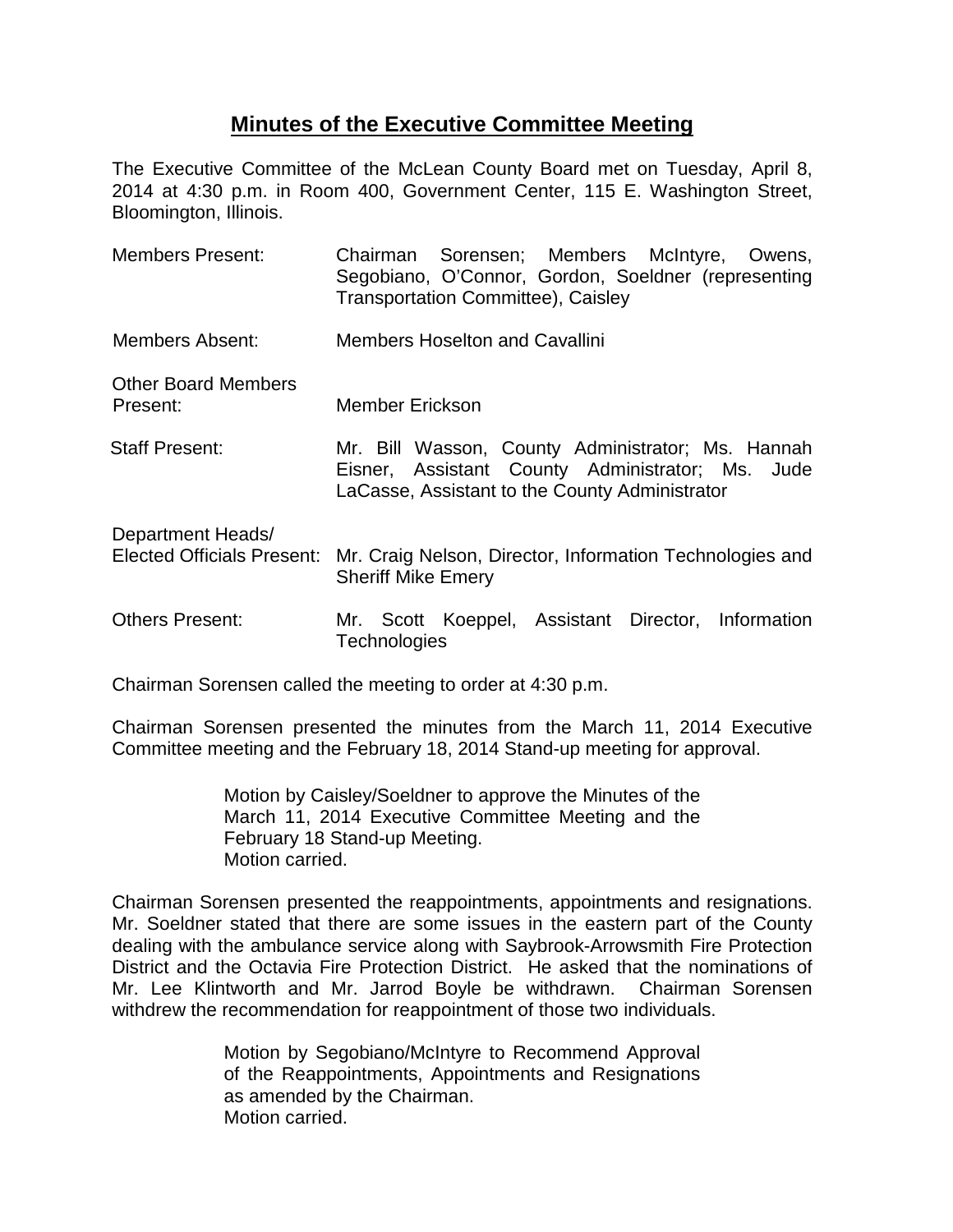Minutes of the Executive Committee April 8, 2014 Page **2** of **12**

Chairman Sorensen presented a request for approval of an Emergency Appropriation Ordinance amending the McLean County Fiscal Year 2013 Combined Annual Appropriation and Budget Ordinance (Annual Budget Adjustments) – County Administrator's Office. Mr. Wasson explained that these are the end of the year clean-ups for multiple departments that work under the County Board.

Chairman Sorensen clarified that these are the items that were passed through the Finance Committee and the ones that were carried over to a Stand-up meeting are not included on this list. Mr. Wasson stated that the Purchase Orders that are under review are not included on this agenda.

Mr. Caisley asked what the County Board/Compact-Children's Foundation expense of \$132,278 is for. Mr. Wasson replied that this is a pass-through grant through the County Board to the Children's Foundation that has ended through the fiscal year. Ms. Eisner stated that it is for the Supervised Visitation Center.

> Motion by Owens/Gordon to Recommend Approval of an Emergency Appropriation Ordinance Amending the McLean County Fiscal Year 2013 Combined Annual Appropriation and Budget Ordinance (Annual Budget Adjustments) – County Administrator's Office. Motion carried.

Chairman Sorensen presented a request for approval of an Agreement between McLean County and Dewberry Architects for the provision of limited professional services for McLean County Jail Planning – County Administrator's Office.

> Motion by Segobiano/Owens to Recommend Approval of an Agreement between McLean County and Dewberry Architects for the Provision of Limited Professional Services for McLean County Jail Planning – County Administrator's Office. Motion carried.

Chairman Sorensen presented a request for approval of an Emergency Appropriation Ordinance amending the McLean County Fiscal Year 2014 Combined Annual Appropriation and Budget Ordinance, General Corporate Fund 0001, County Board Office 0001 (Contract with Dewberry Architects) – County Administrator's Office.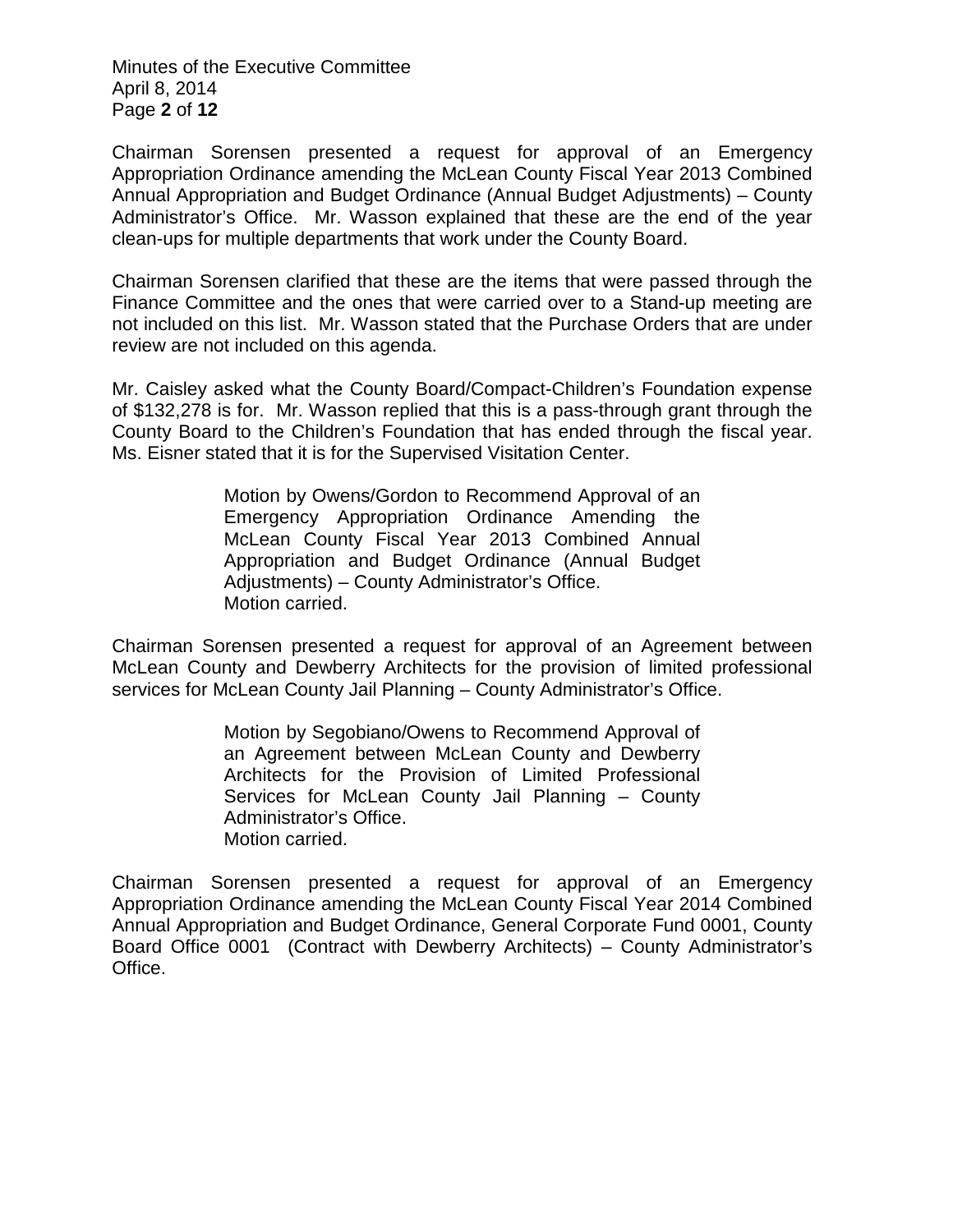Minutes of the Executive Committee April 8, 2014 Page **3** of **12**

> Motion by Segobiano/Owens to Recommend Approval of an Emergency Appropriation Ordinance Amending the McLean County Fiscal Year 2014 Combined Annual Appropriation and Budget Ordinance, General Corporate Fund 0001, County Board Office 0001 (Contract with Dewberry Architects) – County Administrator's Office. Motion carried.

Chairman Sorensen presented a request for approval of a Resolution of the McLean County Board to include the cost of the Comprehensive Needs Assessment of the McLean County Adult Corrections Facilities of the Law and Justice Center in any future Capital Markets financing for new construction and/or renovation of existing space – County Administrator's Office.

Chairman Sorensen asked Mr. Wasson to provide information on this Resolution. Mr. Wasson stated that this allows the County to recoup the cost of the Needs Assessment as part of any future Bond Issue for construction, if needed. Chairman Sorensen pointed out that, as of now, the expense is coming out of the General Fund.

> Motion by Segobiano/Owens to Recommend Approval of a Resolution of the McLean County Board to include the cost of the Comprehensive Needs Assessment of the McLean County Adult Corrections Facilities of the Law and Justice Center in any Future Capital Markets Financing for New Construction and/or Renovation of existing space – County Administrator's Office. Motion carried.

Chairman Sorensen presented a request for approval of a Resolution amending the Funded Full-Time Equivalent Positions Resolution for 2014, Information Technologies Fund 0001, Department 0043 – County Administrator's Office.

Mr. Caisley asked what this person will be hired to do. Mr. Wasson replied that this person will perform technology support services for the Sheriff's Department.

> Motion by McIntyre/Segobiano to Recommend Approval of a Resolution Amending the Funded Full-Time Equivalent Positions Resolution for 2014, Information Technologies Fund 0001, Department 0043 – County Administrator's Office. Motion carried.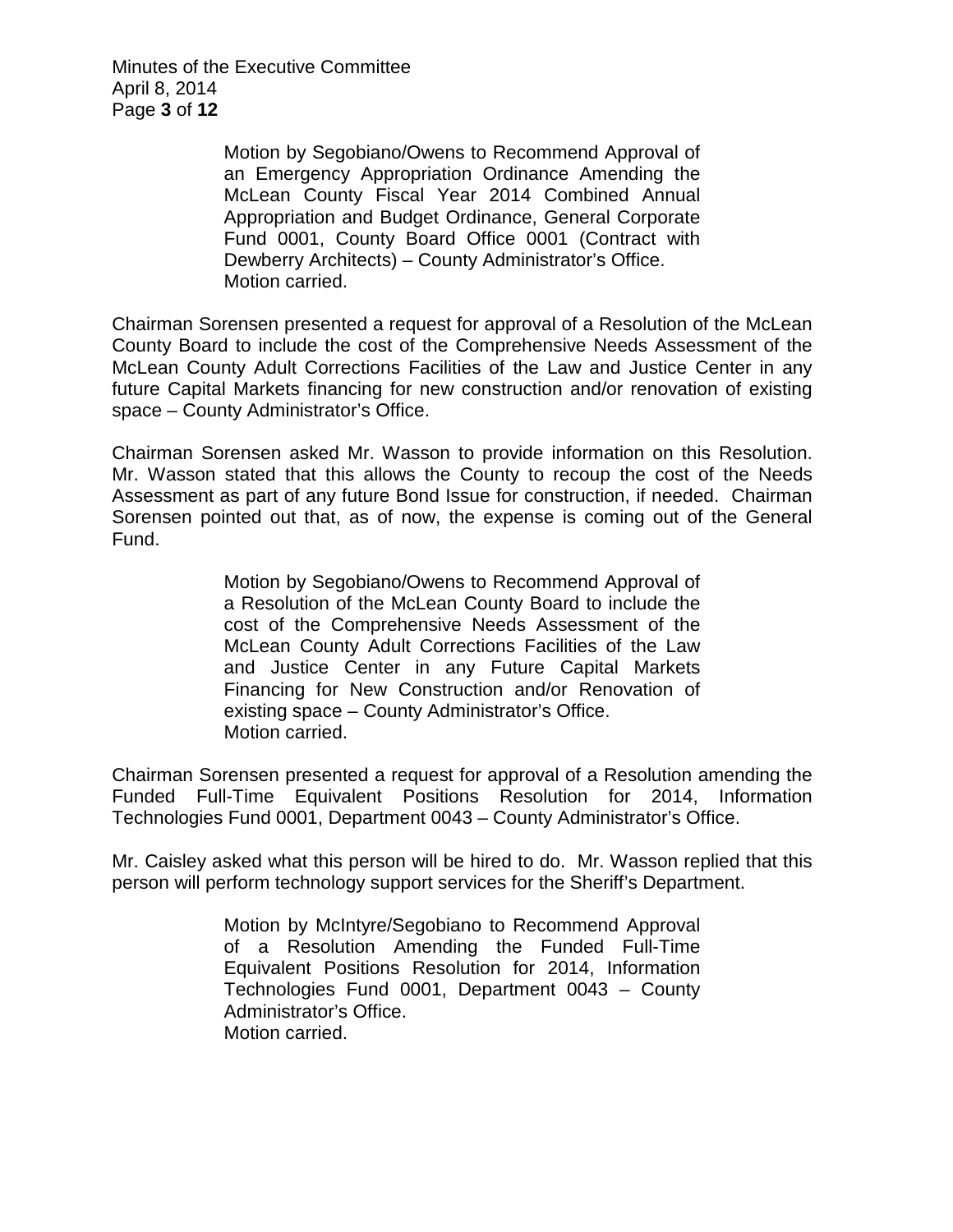Minutes of the Executive Committee April 8, 2014 Page **4** of **12**

Chairman Sorensen presented a request for approval of an Emergency Appropriation Ordinance Amending the McLean County Fiscal Year 2014 Combined Annual Appropriation and Budget Ordinance, General Corporate Fund 0001 (Information Technologies Position) – County Administrator's Office.

> Motion by Owens/Segobiano to Recommend Approval of an Emergency Appropriation Ordinance Amending the McLean County Fiscal Year 2014 Combined Annual Appropriation and Budget Ordinance, General Corporate Fund 0001 (Information Technologies Position) – County Administrator's Office. Motion carried.

Chairman Sorensen presented two requests for approval of Resolutions of Congratulations to the following schools – County Administrator's Office:

- Central Catholic High School Varsity Boys Basketball Team;
- $\triangleright$  Heyworth High School Varsity Boys Basketball Team;

Motion by McIntyre/O'Connor to Recommend Approval of a Resolution of Congratulations to the Central Catholic High School Varsity Boys Basketball Team – County Administrator's Office; and to Recommend Approval of a Resolution of Congratulations to the Heyworth High School Varsity Boys Basketball Team – County Administrator's Office. Motion carried.

Chairman Sorensen presented a request for approval of a Resolution of Thanks to Agencies Assisting the County with the March 31, 2014 County Highway Department Fire – County Administrator's Office.

> Motion by Caisley/Soeldner to Recommend Approval of a Resolution of Thanks to Agencies Assisting the County with the March 31, 2014 County Highway Department Fire – County Administrator's Office. Motion carried.

Mr. Ben Owens, Chairman, Finance Committee**,** presented a request for approval of an Emergency Appropriation Ordinance Amending the McLean County Fiscal Year 2013 Combined Annual Appropriation and Budget Ordinance (Annual Departmental Budget Adjustments) – County Administrator's Office.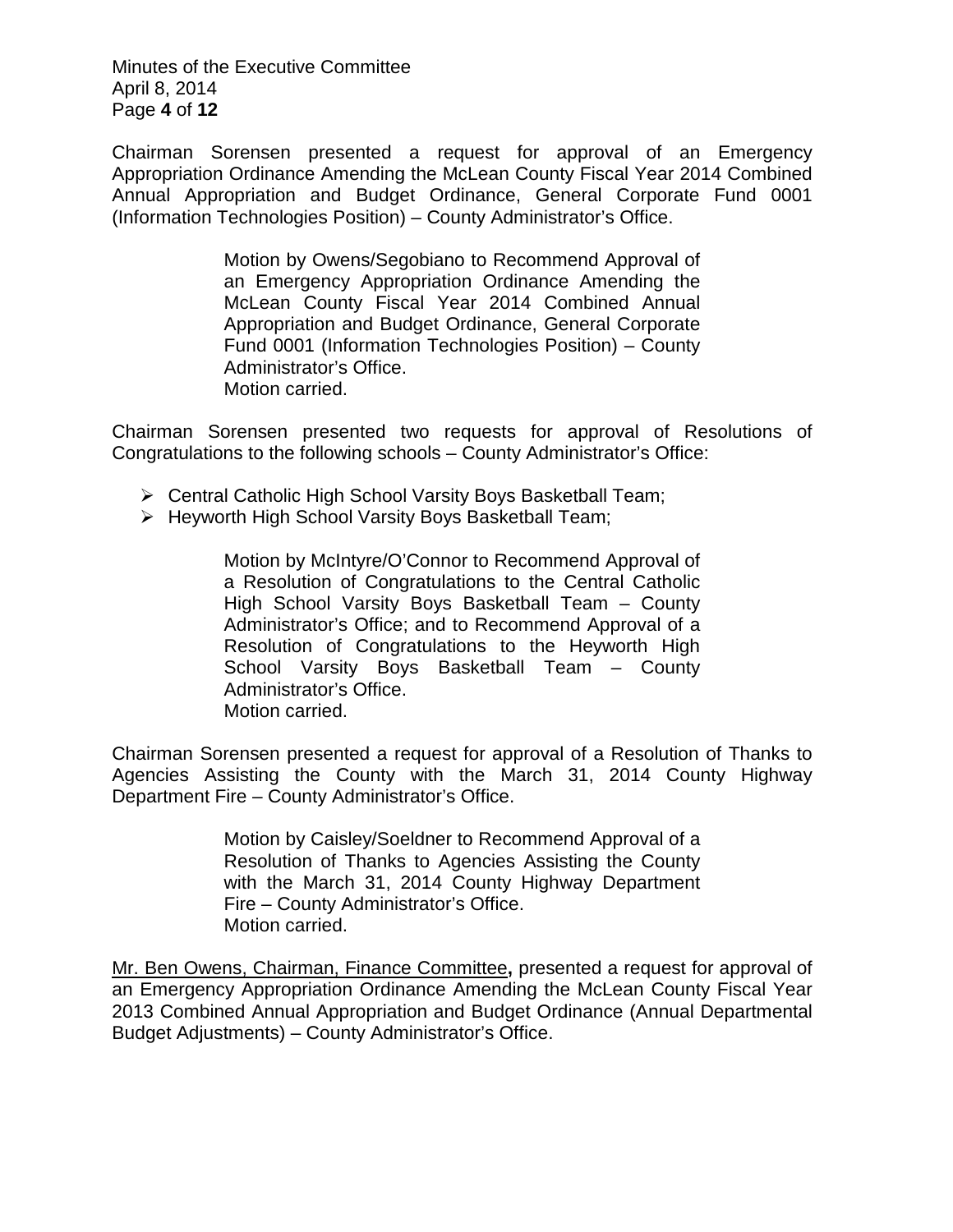Minutes of the Executive Committee April 8, 2014 Page **5** of **12**

Mr. Caisley asked for an explanation on the Nursing Home/Depreciation. Mr. Wasson replied that, historically, this process of calculation without budgeting for depreciation has been done on an annual basis. He added that the Nursing Home consultants have been asked to review such items, but the depreciation is not actual revenue and is used for reimbursement of calculations purposes.

> Motion by Owens/Soeldner to Recommend Approval of an Emergency Appropriation Ordinance Amending the McLean County Fiscal Year 2013 Combined Annual Appropriation and Budget Ordinance (Annual Departmental Budget Adjustments) – County Administrator's Office. Motion carried.

Mr. Owens presented a request for approval of an Ordinance transferring monies from the County General Fund 0001 to the Children's Advocacy Center Fund 0129, the IMRF Fund 0131 and the Tort Judgment Fund 0135, Fiscal Year 2014 – County Administrator's Office.

> Motion by Owens/O'Connor to Recommend Approval of an Ordinance Transferring Monies from the County General Fund 0001 to the Children's Advocacy Center Fund 0129, the IMRF Fund 0131 and the Tort Judgment Fund 0135, Fiscal Year 2014 – County Administrator's Office. Motion carried.

Mr. Owens presented a request for approval of a Resolution transferring monies from the Working Cash Fund 0002 to the F.I.C.A./Social Security Fund 0130, Fiscal Year 2014 – County Administrator's Office.

> Motion by Owens/Caisley to Recommend Approval of a Resolution Transferring Monies from the Working Cash Fund 0002 to the F.I.C.A./Social Security Fund 0130, Fiscal Year 2014 – County Administrator's Office. Motion carried.

Mr. Owens presented a request for approval of an Ordinance transferring monies from the Health Department Fund 0112 to the Persons with Developmental Disabilities Fund 0110, Fiscal Year 2014 – County Administrator's Office.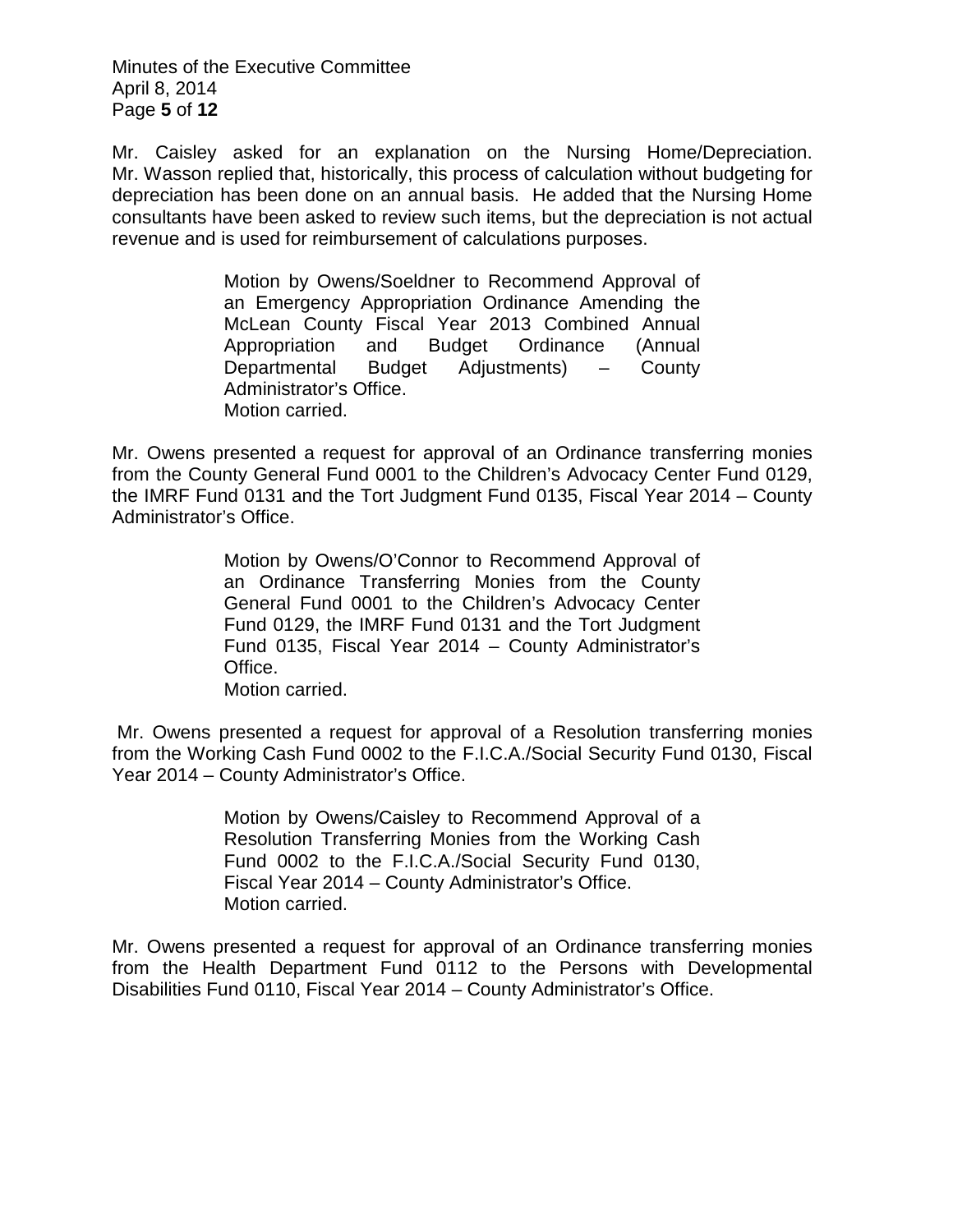Minutes of the Executive Committee April 8, 2014 Page **6** of **12**

> Motion by Owens/Caisley to Recommend Approval of an Ordinance Transferring Monies from the Health Department Fund 0112 to the Persons With Developmental Disabilities Fund 0110, Fiscal Year 2014 – County Administrator's Office. Motion carried.

Mr. Owens advised that two items on the Finance agenda regarding purchase orders were held over to a Stand-up meeting at 8:15 a.m., April 15<sup>th</sup> in Room 404. He indicated that the Committee asked that the request come back in a different format containing more information. Mr. Owens noted that there will also be a Stand-up meeting for Executive Committee.

Mr. Segobiano stated that he believes that the County has always had a policy for Personnel monies and how they can be used. He expressed concern that the Auditor's Office transferred money from Personnel just because it was available to purchase new furniture. Mr. Segobiano also expressed concern that this precedence may encourage other department heads to start using Personnel money for other expenses.

Mr. Segobiano asked if the Auditor's Office had budgeted funds for furniture. Mr. Owens replied that the funds were not requested of the Committee and it was not requested in the budget cycle last year.

Mr. Segobiano asked if the furniture request went out for bid and whose office approved the request. Mr. Wasson replied that he was not aware of a bid and the purchase was approved by the Auditor's Office. Mr. Owens replied that, as an elected official, the Auditor has the power to determine how money is spent in that budget; however, the transfer of money falls under the Finance Committee.

Mr. Segobiano stated that this is not a proper way to spend taxpayer's money.

Mr. Owens pointed out that the furniture has already been purchased and the vendor has been paid. Mr. Wasson stated that it is a budget issue at this point.

Mr. Wasson advised that based upon this discussion, the Administrator's Office will bring to the Finance Committee meeting next month a Budget Policy for the Fiscal Year 2015 budget to strengthen and clarify language relative to areas of concerns that have been expressed by the Finance Committee and the Executive Committee.

Mr. McIntyre asked if these PO concerns are strictly for one department. Mr. Wasson replied that all PO's that extended from FY'2013 into FY'2014 will be evaluated at the Stand-up meeting.

Mr. Gordon suggested that there should be dialog on this subject at the County Board Meeting next Tuesday.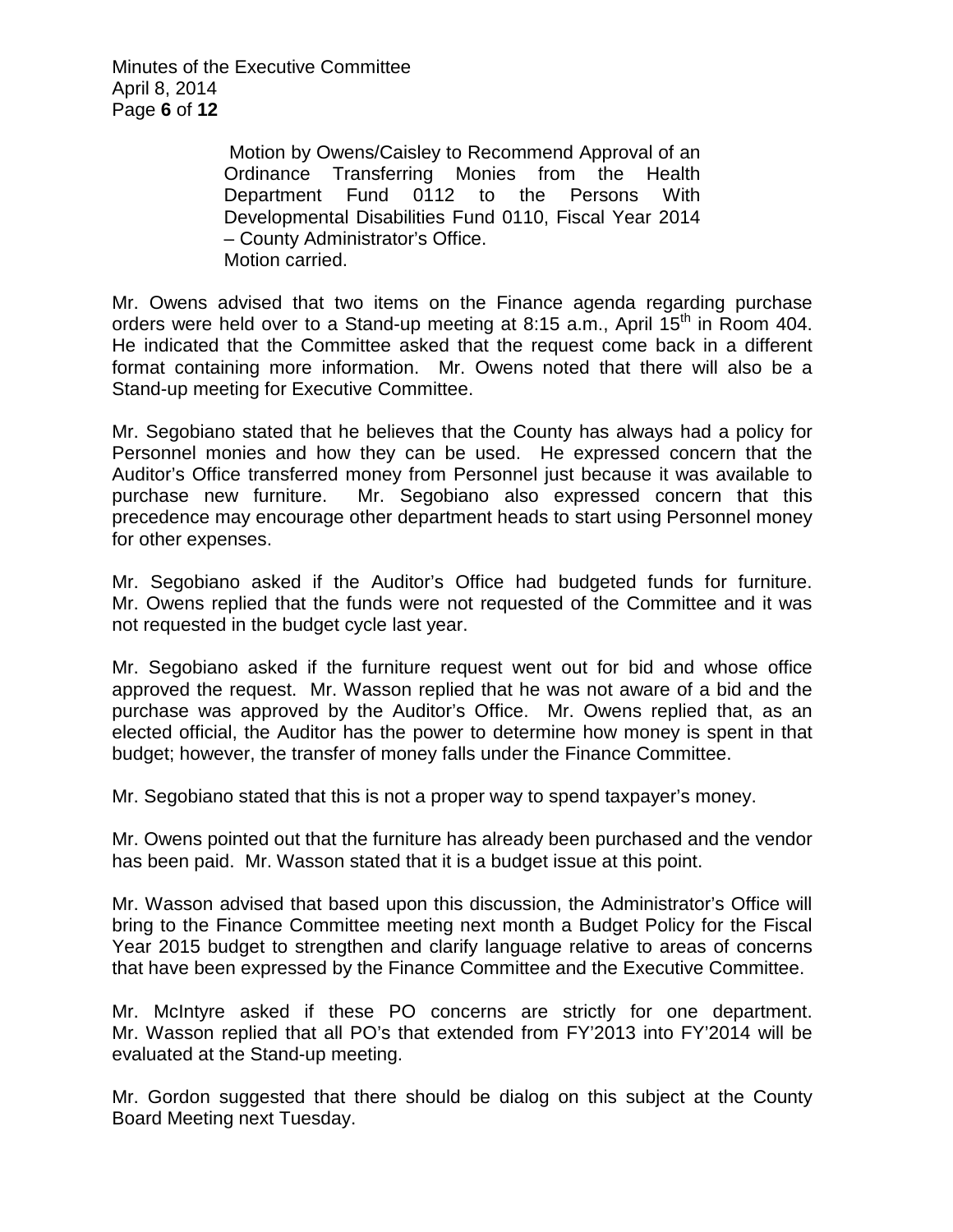Chairman Sorensen asked what the ramifications are of not approving the budget amendment. Mr. Wasson responded that the expenditures were made in FY'2014, so the Auditor's Office would have \$13,000 dollars that have already been spent in the FY'2014. Mr. Owens asked if these are monies that can be taken out of either FY'2014 budget and/or FY'2015. Mr. Wasson replied that the money was spent in FY'2014. If the Board does not approve the encumbrance of funds from FY'2013 to FY'2014, the expenditures made in FY'2014 would come out of the FY'2014 budget. Mr. Caisley asked if there is an adequate amount in the FY'2014 budget. Chairman Sorensen replied that the Auditor's Office entire 600 line item category is only about \$16,000.

Mr. Soeldner pointed out that there were other departments that had purchases were made by the Health Department. He advised that the Health Department purchases were made from a fund that would not revert back to the General Fund if not spent; rather, these funds would remain in the fund until they are spent. Mr. Owens stated that the Health Department is very conscientious about not using those funds until needed.

Ms. Eisner indicated that every month Committee receives pre-paid bills and transfers, and those transfers are department heads saying that they need to move money in their budget for expenditures that aren't matching the budget amount, typically among line items. She stated that it is done that way and approved by Committee, but is not a Budget Amendment. When the requests begin to cut across the categories they come as actual budget amendments and are done all the time. Ms. Eisner noted that what was missing in this case was the underlying transfers for budget amendment.

Mr. Wasson clarified that County-wide elected officials have internal control of salaries and may set those salaries where they desire as long as the salaries do not exceed the budget. He added that it has been his experience that McLean County's elected officials have adhered to the County's Personnel Policies and the salary provisions included in the Personnel Policies. The appropriation is for salaries only and the use of those monies for anything else, such as supplies, services, etc. without County Board authorization is the concern.

Mr. Wasson reviewed examples of PO's, as follows:

 $\triangleright$  Capital Projects that are multi-year projects such as the East Side Highway and the Route 66 Trail that have had appropriations over a number of years and the project runs a number of years so the funding that has been budgeted and appropriated is carried from one year to the next to continue the project.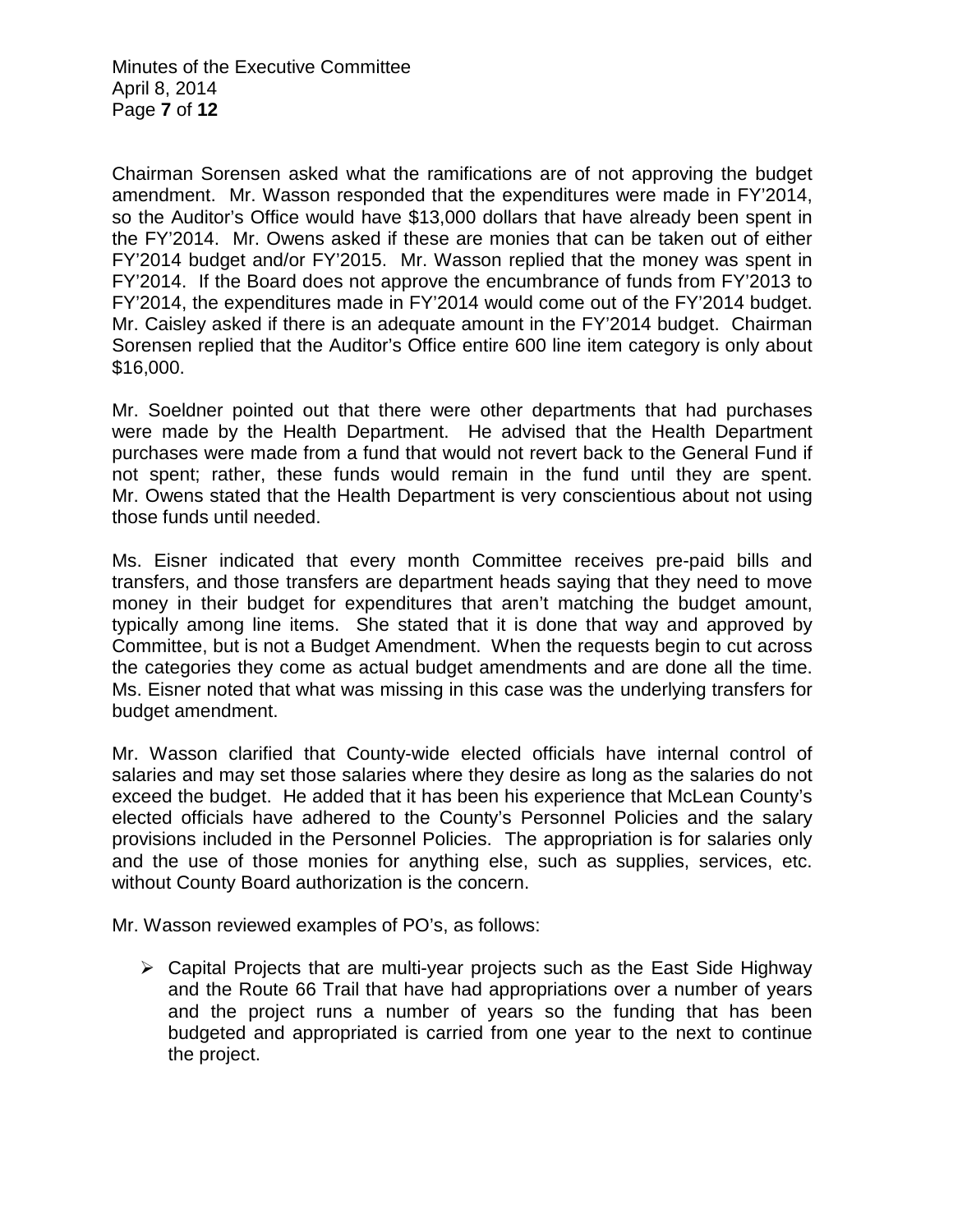Minutes of the Executive Committee April 8, 2014 Page **8** of **12**

 $\triangleright$  Expenses such as those in the Circuit Clerk's Office where, annually, in September bids are taken for special file folders designed to handle, primarily, traffic cases with a sequential identifier with the year and the file number on them. This is done in an almost "just in time" basis because there is not enough storage space to store them for an entire year; rather, the funds are encumbered, a price is quoted, and an agreement is made to place the order, but the County is billed in FY'2014 for the folders as they are received. So, it is a Fiscal Year PO that is done in FY'2013 but it is for the FY'2014 folders.

Chairman Sorensen asked if the Auditor's Office situation is one where this particular department did not come into their oversight committee and ask for approval to purchase new furniture; rather, the furniture was purchased without any oversight awareness. Mr. McIntyre stated that the best policy is to come in at budget time and make this type of request. He recalled the Finance Committee's refusal for Mr. Scanlon to purchase chairs for the jury area during part of that budget process.

Mr. Wasson advised that the Administrator's Office is in the process of reviewing these PO's. He stated that the majority of those PO's had a transfer request made in November and approved by the County Board in January. He indicated that they recognized the need for funding in different line items to address specific issues and transfer requests were submitted to the appropriate oversight Committee, and then approved by the County Board to move those funds to the appropriate line items.

Chairman Sorensen asked if there were any additional questions or comments. Hearing none, he thanked Mr. Owens.

Mr. George Gordon, Chairman, Land Use and Development Committee, presented a request for approval of the McLean County Solid Waste Management Technical Committee Household Hazardous Waste Collection Program Agreement between McLean County, the City of Bloomington, the Town of Normal, and the Ecology Action Center.

Mr. Caisley asked if the population figures listed are the most recent census. Mr. Gordon replied that he believes these are the most current available. He referred to Page 107 of the Packet, which shows that the proportionality of the funding is reflective of the population in the City, the Town, and the County. Mr. Gordon noted that Section 2, 3 4 and 5 are worth reading because there is a provision that states that funds that are unexpended will be returned proportionately to the funding sources, namely the City of Bloomington, Town of Normal and McLean County. Mr. Wasson noted that the population percentages for the County do include incorporated entities other than Bloomington or Normal.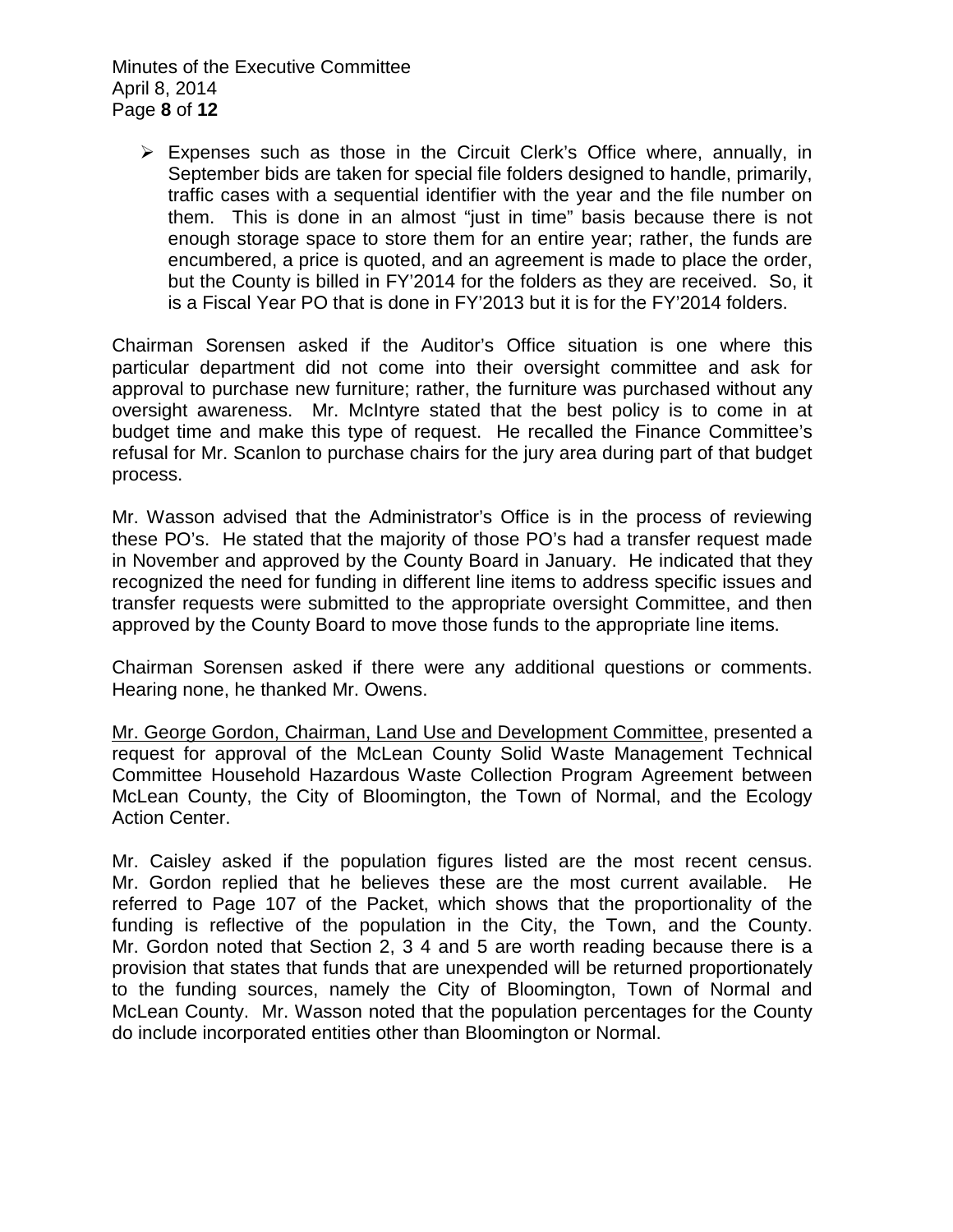Minutes of the Executive Committee April 8, 2014 Page **9** of **12**

> Motion by Gordon/Owens to Recommend Approval of the McLean County Solid Waste Management Technical Committee Household Hazardous Waste Collection Program Agreement between McLean County, the City of Bloomington, the Town of Normal, and the Ecology Action Center. Motion carried.

Chairman Sorensen asked if there were any questions or comments. Hearing none, he thanked Mr. Gordon.

Mr. Jim Soeldner, Ranking Member, Transportation Committee presented a request for approval of IDOT FY'2015 Combined Application for Section 5311 and Downstate Operating Assistance Downstate Public Transportation Operating Assistance Grant.

> Motion by Soeldner/Owens to Recommend Approval of IDOT FY'2015 Combined Application for Section 5311 and Downstate Operating Assistance Downstate Public Transportation Operating Assistance Grant. Motion carried.

Mr. Soeldner presented a request for approval of a Purchase of Service Agreement between McLean County and SHOW BUS for the continuation of rural public transportation service in FY'2015.

> Motion by Soeldner/Owens to Recommend Approval of a Purchase of Service Agreement between McLean County and SHOW BUS for the Continuation of Rural Public Transportation Service in FY'2015. Motion carried.

Mr. Soeldner presented a request for approval of an Intergovernmental Letter of Understanding, District 5 Curve Signing 2014-1.

> Motion by Soeldner/Caisley to Recommend Approval of an Intergovernmental Letter of Understanding, District 5 Curve Signing 2014-1. Motion carried.

Mr. Caisley asked for an update on the Highway Department fire. Mr. Wasson advised that the adjuster was on-site today. He indicated that the two most easterly bays are a total loss, and it is likely that the entire roof to the building will need to be replaced. Mr. Wasson stated that two different structural engineers have been onsite. He noted that the Administrator's Office initially requested a structural engineer who was on-site the following afternoon who made an evaluation that the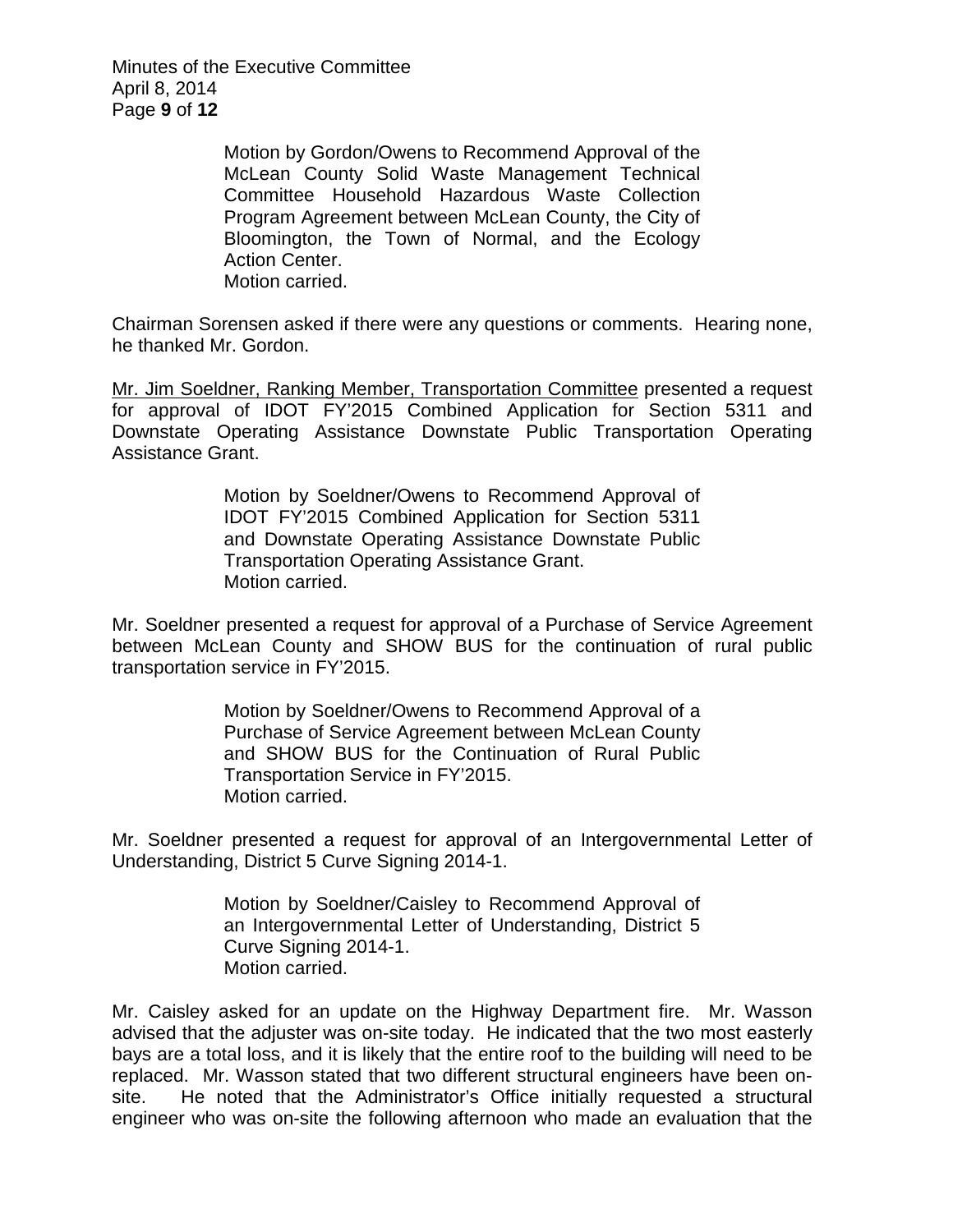Minutes of the Executive Committee April 8, 2014 Page **10** of **12**

Highway Department could occupy the remainder of the building. A structural engineer for the insurer was on-site and concurred with that evaluation.

Mr. Wasson indicated that a targeted date of October  $1<sup>st</sup>$  has been requested to have the reconstruction completed to ensure that the facility is ready for the fall and winter season. He stated that preparations are being made to board all of the open areas of the building due to concerns with wind damage that could occur to the structure. Mr. Wasson added that an electrician provided service to continue to operate both the well and fuel systems that are in place. He indicated that the welding shop is not operational at this time and materials have been moved to an adjacent building. The remainder of the building, including the wash bays and mechanics areas are now back in use.

Chairman Sorensen asked if there were any additional questions or comments. Hearing none, he thanked Mr. Soeldner.

Mr. Paul Segobiano, Chairman, Property Committee, presented a request for approval of an Emergency Appropriation Ordinance Amending the McLean County Fiscal Year 2013 Combined Annual Appropriation and Budget Ordinance (Annual Departmental Adjustments) – County Administrator's Office.

Mr. Caisley asked if the Fairview Building is in use. Mr. Wasson replied that it is not occupied, but the building is used for storage for equipment and files for the Nursing Home. The building temperature needs to be maintained to protect finishes and the phone system is operational to accommodate the elevator which is still active.

> Motion by Segobiano/Gordon to Recommend Approval of an Emergency Appropriation Ordinance Amending the McLean County Fiscal Year 2013 Combined Annual Appropriation and Budget Ordinance (Annual Departmental Adjustments – County Administrator's Office. Motion carried.

Chairman Sorensen asked if there were any additional questions or comments. Hearing none, he thanked Mr. Segobiano.

Mr. Bill Caisley, Chairman, Justice Committee, presented a request for approval of an Emergency Appropriation Ordinance Amending the McLean County Fiscal Year 2013 Combined Annual Appropriation and Budget Ordinance (Annual Departmental Adjustments) – County Administrator's Office.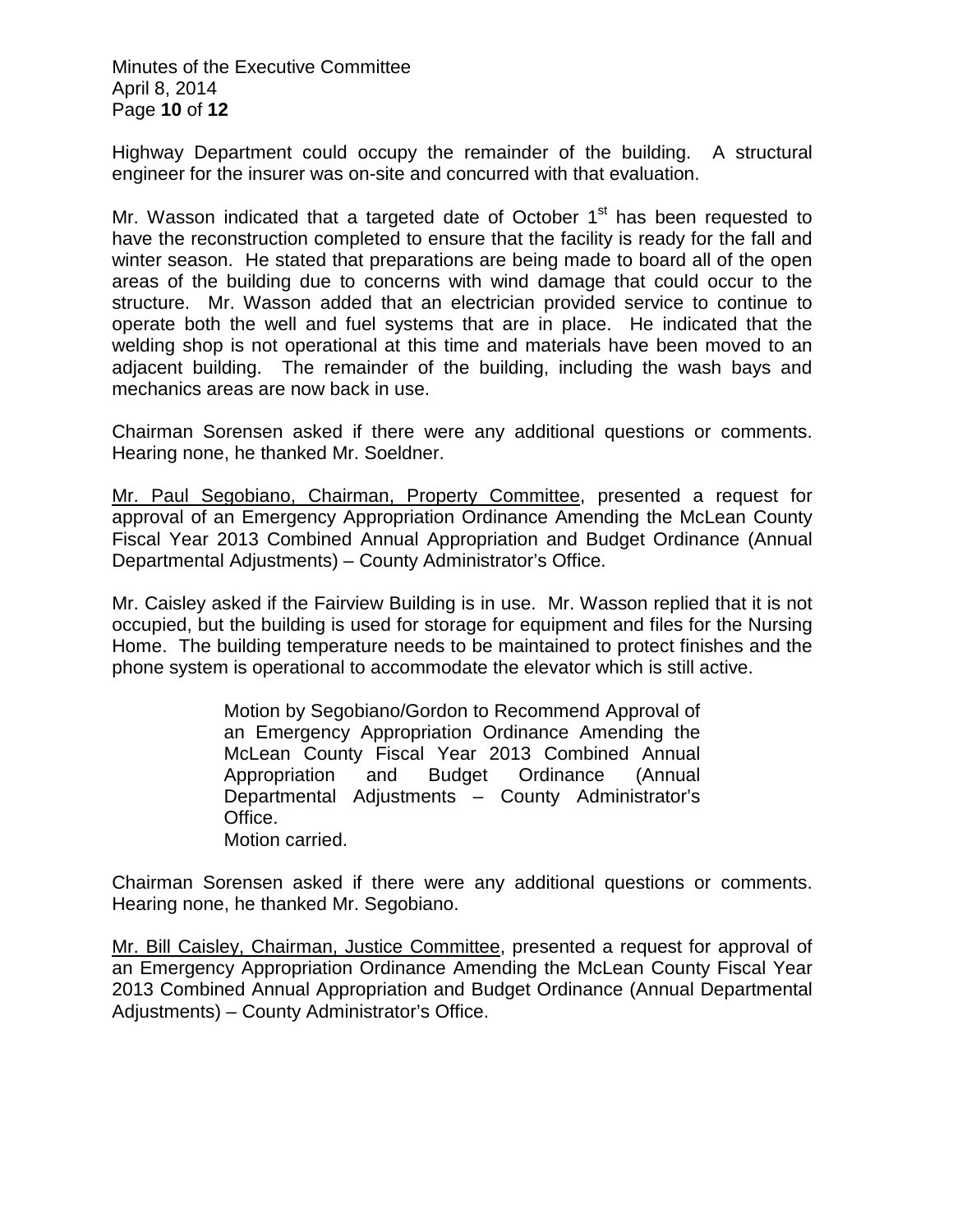Minutes of the Executive Committee April 8, 2014 Page **11** of **12**

> Motion by Caisley/McIntyre to Recommend Approval of an Emergency Appropriation Ordinance Amending the McLean County Fiscal Year 2013 Combined Annual Appropriation and Budget Ordinance (Annual Departmental Adjustments – County Administrator's Office. Motion carried.

Mr. Caisley presented a request for approval of an Emergency Appropriation Ordinance Amending the McLean County Fiscal Year 2013 Combined Annual Appropriation and Budget Ordinance (Metcom Annual Budget Adjustments) – County Administrator's Office.

> Motion by Caisley/Owens to Recommend Approval of an Emergency Appropriation Ordinance Amending the McLean County Fiscal Year 2013 Combined Annual Appropriation and Budget Ordinance (Metcom Annual Budget Adjustments) – County Administrator's Office. Motion carried.

Chairman Sorensen asked if there were any additional questions or comments. Hearing none, he thanked Mr. Caisley.

Chairman Sorensen presented the March 31, 2014 bills as recommended and transmitted by the County Auditor for payment. The Fund Total is \$295,554.44 and the Prepaid Total is the same.

> Motion by Segobiano/Owens to recommend Approval of the Executive Committee bills for March 31, 2014 as presented to the Committee by the County Auditor. Motion carried.